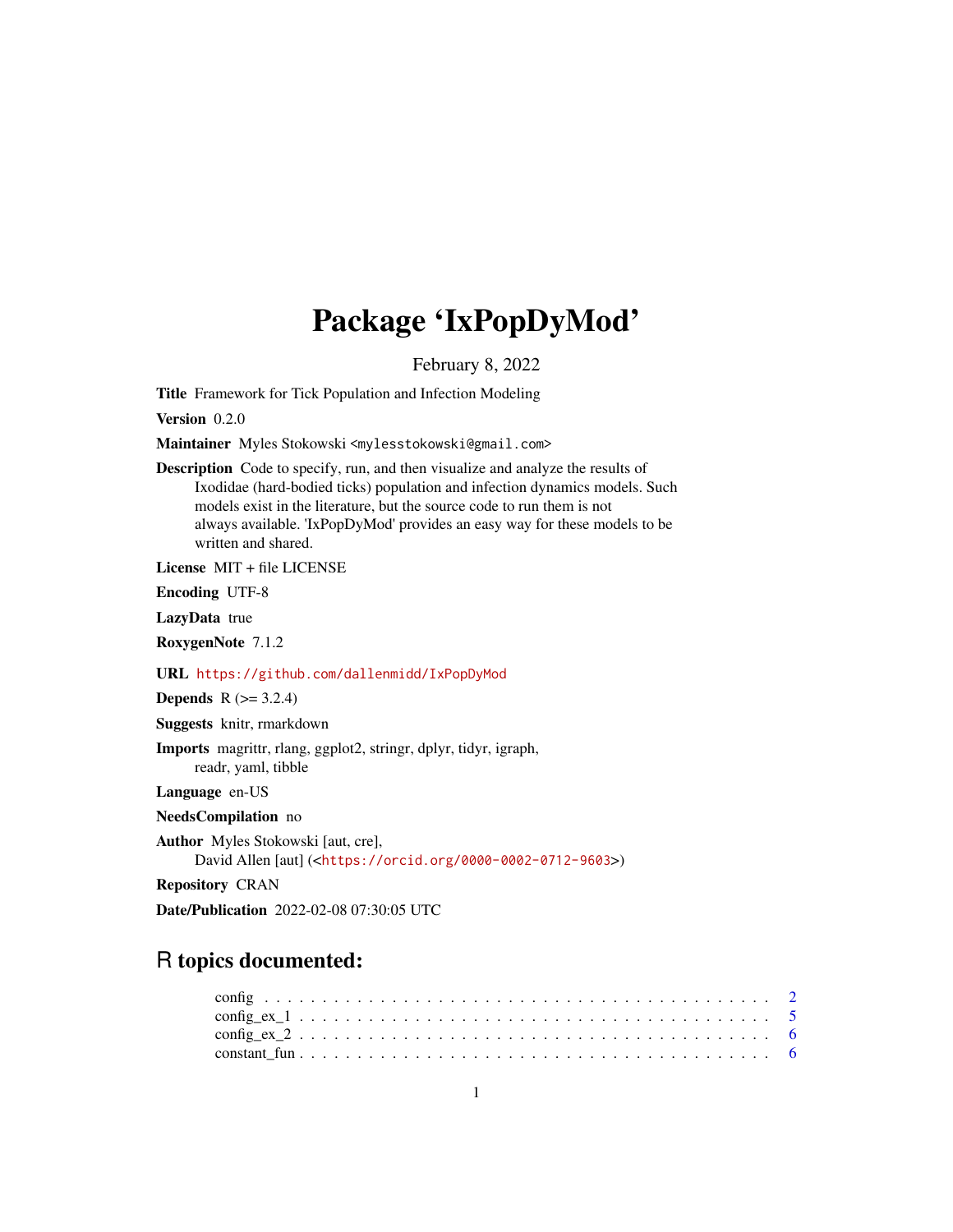#### <span id="page-1-0"></span> $2 \cos \theta$  configuration  $\cos \theta$  configuration  $\cos \theta$

|       | $find_nneed 9$                                                                                                                 |    |
|-------|--------------------------------------------------------------------------------------------------------------------------------|----|
|       |                                                                                                                                |    |
|       |                                                                                                                                |    |
|       |                                                                                                                                |    |
|       | graph_population_overall_trend $\ldots \ldots \ldots \ldots \ldots \ldots \ldots \ldots \ldots \ldots \ldots \ldots \ldots 11$ |    |
|       |                                                                                                                                |    |
|       |                                                                                                                                |    |
|       |                                                                                                                                |    |
|       |                                                                                                                                |    |
|       |                                                                                                                                |    |
|       |                                                                                                                                |    |
|       |                                                                                                                                |    |
|       |                                                                                                                                |    |
|       |                                                                                                                                |    |
|       |                                                                                                                                |    |
|       | $temp\_example\_config \ldots \ldots \ldots \ldots \ldots \ldots \ldots \ldots \ldots \ldots \ldots \ldots 18$                 |    |
|       |                                                                                                                                |    |
|       |                                                                                                                                |    |
|       |                                                                                                                                |    |
|       |                                                                                                                                |    |
| Index |                                                                                                                                | 23 |

<span id="page-1-1"></span>config *Create a* config *object*

# Description

Make a config object from the input parameters, and ensure that the inputs meet the requirements for the model. The returned object is a complete description of a model run scenario.

# Usage

```
config(
  initial_population,
  transitions,
 parameters,
 predictors,
 steps,
 max_delay = 365L
)
```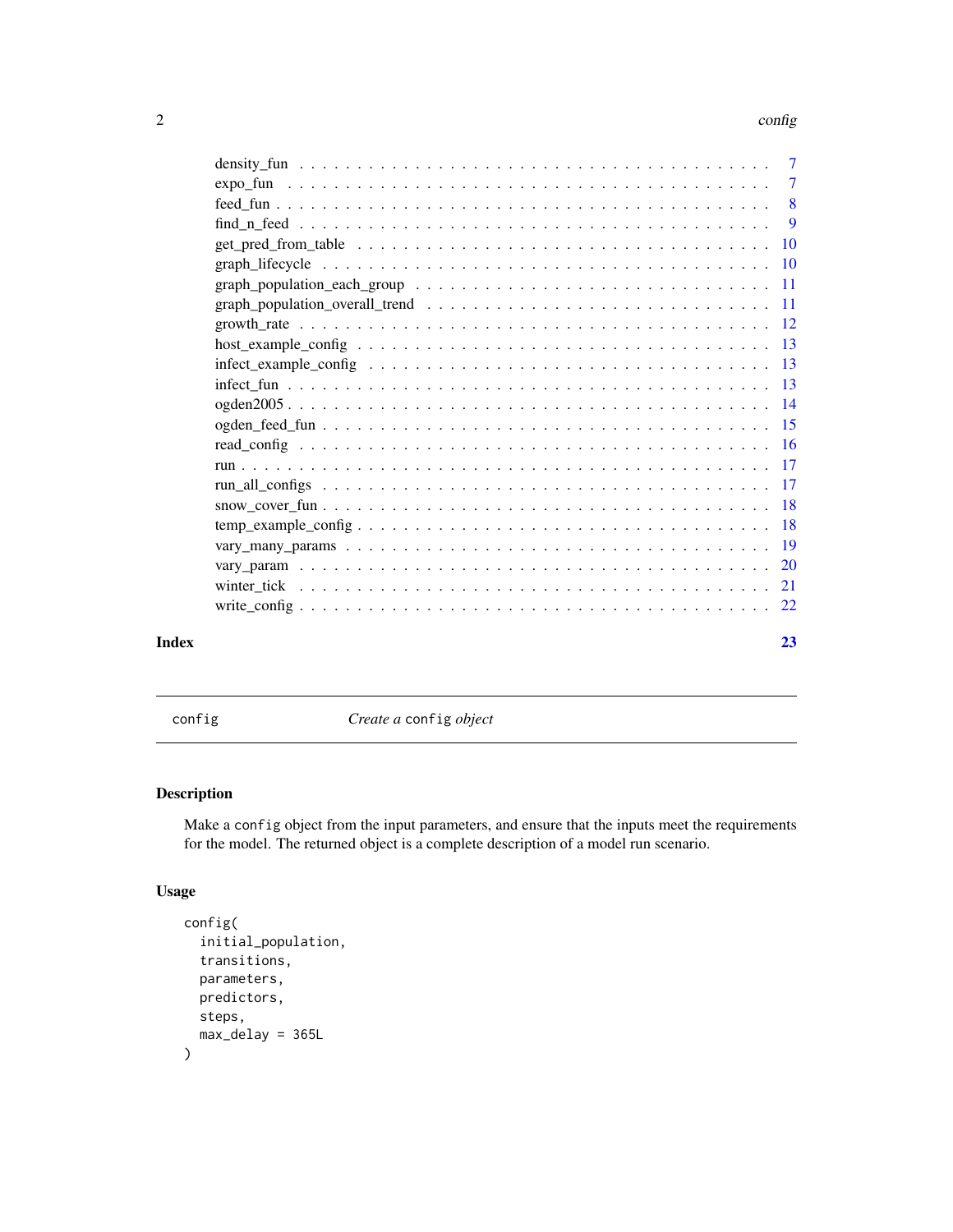#### <span id="page-2-0"></span>config 3

#### Arguments

initial\_population

Named numeric vector indicating starting population for each life stage. Life stages not specified are assumed to be 0.

- transitions A tibble in which each row corresponds to a transition between two tick life stages, or a transition from a tick life stage to mortality.
	- from Tick life stage a transition is originating from, specified with a three character string. The final character specifies stage, with " $e$ " = egg, "l" = larva, "n" = nymph, and "a" = adult. The middle character specifies infection, with " $i$ " = infected, and " $u$ " = uninfected. The first character is the current process or sub-stage, for example " $q$ " = questing, " $e$ " = engorged, and " $r$ " = reproductive. We use "\_" to indicate if any of these components is not relevant, for example "\_" as the second character if we are ignoring infection.
	- to Tick life stage a transition is going to. May be specified with the same three character format as the "from" field. Alternatively, may be the one of the strings "m" or "per\_capita\_m" to indicate mortality.
	- transition\_fun A string; the name of the function to use to calculate the value of the transition. Must either be a function included in the package or a custom function that has been loaded into the workspace. Functions can take 0-2 predictors, and any number of parameters. Argu-

ment order matters - all transition functions must start with two predictor arguments (even if they are not used within the function), followed by any parameters. They must return a numeric vector. See [constant\\_fun](#page-5-1), [expo\\_fun](#page-6-1) and [infect\\_fun](#page-12-1) for examples for how to write custom functions.

- delay If TRUE, transition is interpreted as a delay, if FALSE, transition is interpreted as a daily probability.
- pred1 Specifies the first predictor to use in a transition function. One of NA, a string identical to a value of the "pred" column in the predictors table, or a pattern that matches at least one life stage.
- pred2 Specifies the second predictor to use in a transition function. Format like pred1.

parameters A tibble of parameters to use in the transitions described in the transitions table. Each row corresponds to a parameter value that may be used in one or more transitions. Parameter values will be used in transitions where the "from" and "to" fields of the two (parameters and transitions) tables match.

- from Used to identify the transitions that a parameter should be used for. Format like the "from" column in the transitions table, or a regex pattern that matches with one or more life stage strings.
- to Used to identify the transitions that a parameter should be used for. Format like the "to" column in the transitions table, or a regex pattern that matches with one or more life stage strings.
- **param** name A string specifying the name of the argument in the function where you want to use a parameter.
- host spp Optional column, not needed for model configurations that do not dependent on host community. For a given row, NA if the parameter value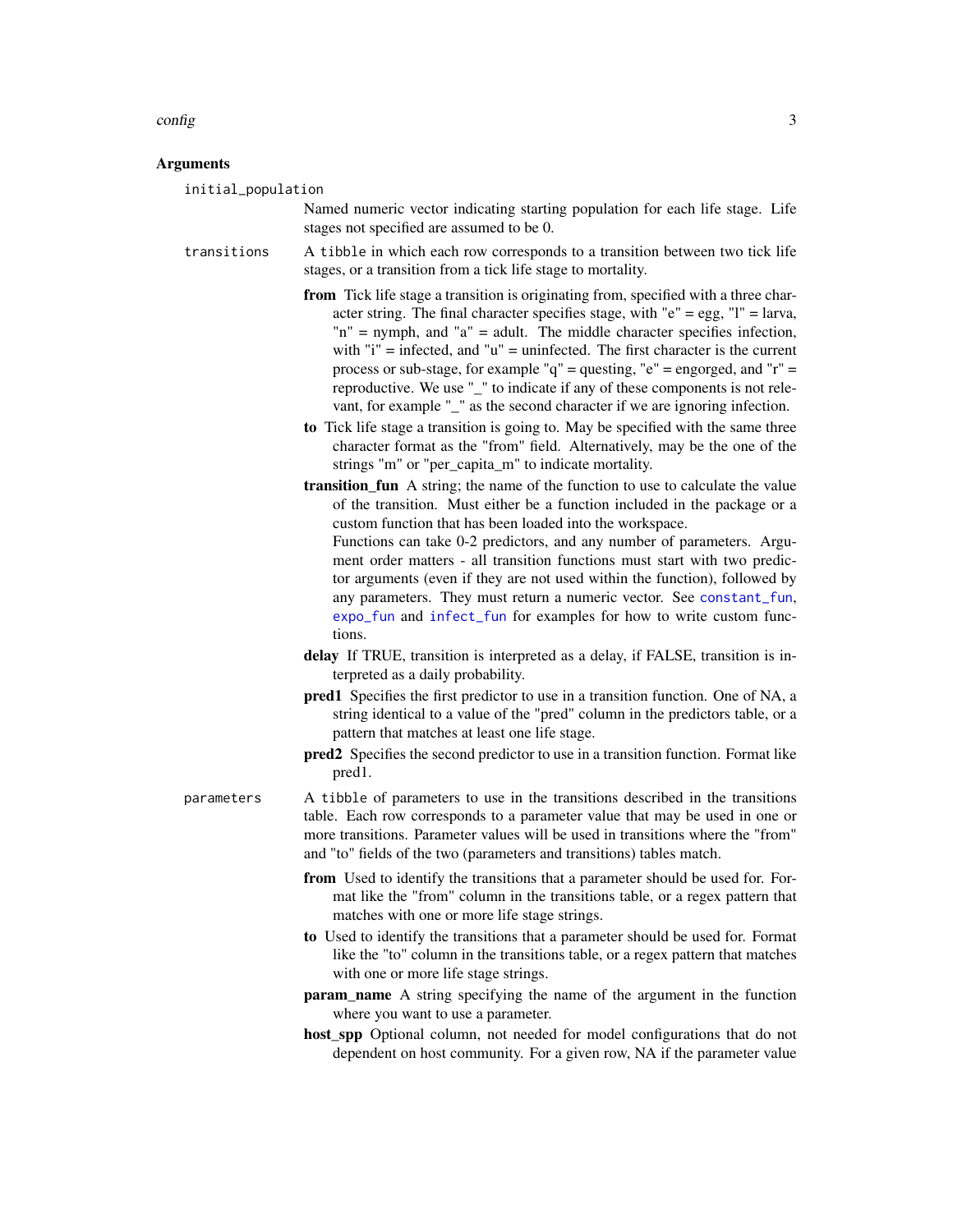|            | is not dependent on the host species. Otherwise, a string specifying the<br>name of the host species that the parameter value pertains to.<br><b>param_value</b> Numeric; the value of the parameter                                                                                                                                                                                                                                 |
|------------|--------------------------------------------------------------------------------------------------------------------------------------------------------------------------------------------------------------------------------------------------------------------------------------------------------------------------------------------------------------------------------------------------------------------------------------|
| predictors | Optionally, a tibble of input data to be used as predictor values in transition<br>functions, for example weather or host density.                                                                                                                                                                                                                                                                                                   |
|            | <b>pred</b> String specifying the name of the predictor, e.g. "temp" or "host_den                                                                                                                                                                                                                                                                                                                                                    |
|            | pred_subcategory This column allows specifying predictors for which there<br>are multiple values for a given j_day. Predictor values are sorted by this<br>column in the config set up. This ensures that when accessing a predictor<br>with multiple values for the same j_day, we get a vector of predictor values<br>ordered by this column A typical use for this column is to specify the host<br>density of each host species. |
|            | <b>j_day</b> Integer specifying the Julian day, or NA for predictors with constant<br>value over time                                                                                                                                                                                                                                                                                                                                |
|            | value Numeric value of predictor                                                                                                                                                                                                                                                                                                                                                                                                     |
| steps      | Numeric vector of length one indicating the duration to run the model over in<br>days.                                                                                                                                                                                                                                                                                                                                               |
| max_delay  | Numeric vector of length one. Determines the maximum number of days that a<br>delayed transition can last.                                                                                                                                                                                                                                                                                                                           |
|            |                                                                                                                                                                                                                                                                                                                                                                                                                                      |

#### Details

The delay column affects how a transition row is used in the model. In all cases, a transition row is evaluated with any parameters and predictors, resulting in a transition value, t. If there is another row with the same "from", but either "m" or "per\_capita\_m" for the "to" stage, this row will be evaluated as well, resulting in a mortality transition value, m. Only delay transitions support "per capita m".

In non-delay transitions (where delay == FALSE), ticks can either advance to the "to" stage, die, or remain in the "from" stage. In this case, t is interpreted as the probability that a tick in the "from" stage will advance to the "to" stage at the next time step. The survival rate, or the probability that a tick will remain in the same "from" life stage, is calculated as  $1 - (t + m)$ .

In delay transitions (where delay == TRUE), ticks can either advance to the "to" stage, or die - there is no survival. In this case, t is used to determine the number of days until ticks in the "from" stage will emerge as ticks in the "to" stage. t will be vectorized over each day from the current time step to max\_delay days ahead. The duration of the transition (in days) will be the index i of the first element in t where the cumulative sum of  $t[1:i]$  is greater than or equal to 1.

Delay transitions support two modes of mortality, "m" and "per\_capita\_m". For transitions to "m", the mortality value m is interpreted as a daily probability of mortality for each day in the delay transition. This differs from transitions to "per\_capita\_m", where m is the total probability of mortality over the entire duration of the delay transition.'

#### Value

A config object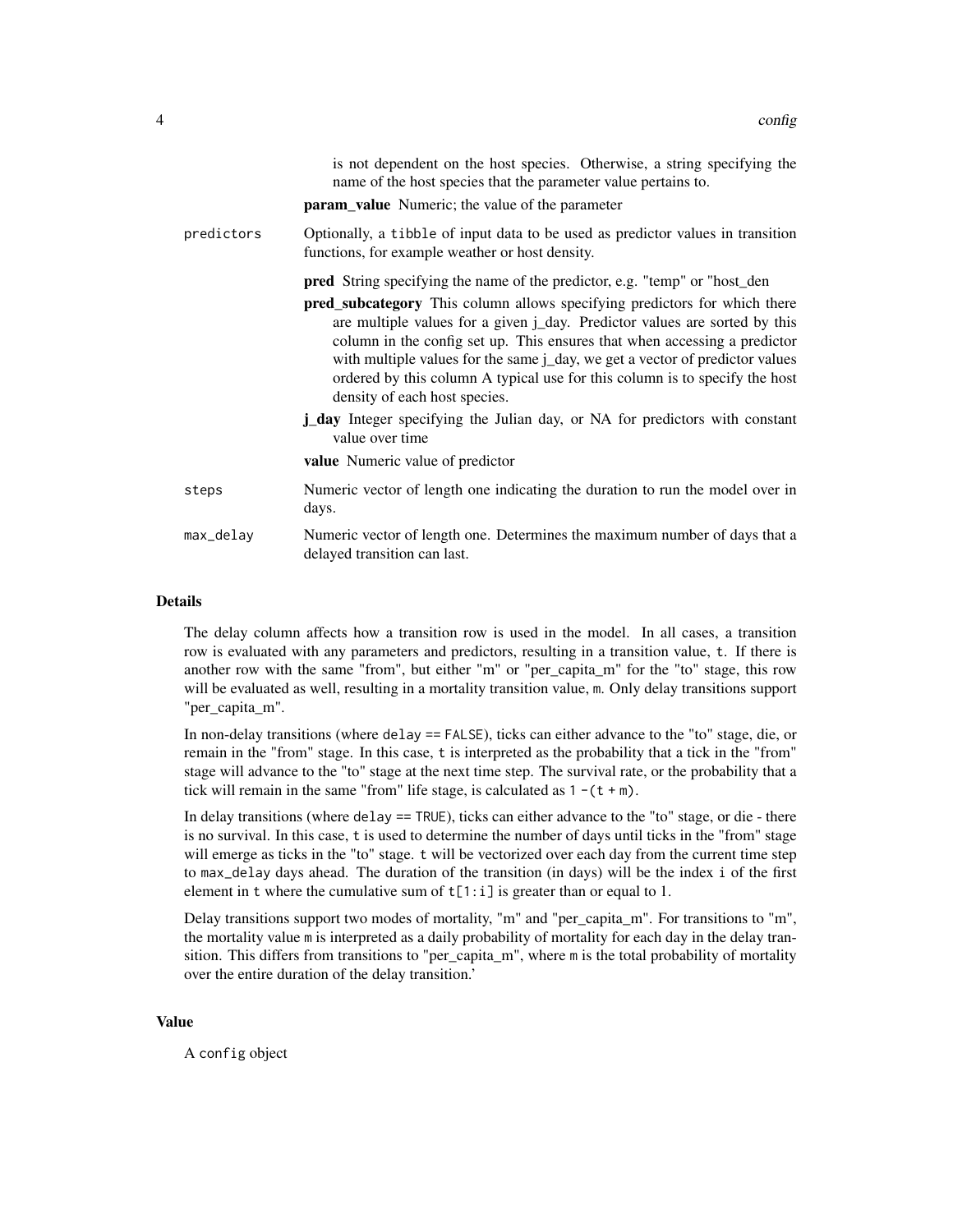#### <span id="page-4-0"></span> $\text{config\_ex\_1}$  5

#### Examples

```
# We rebuild an example config from its constituent parts. This is successful as
# expected, because we're just making a config that's identical to an example.
do.call(config, config_ex_1)
# If we modify the config to something unsuitable, the function will complain.
# For example, if we modify the egg to larvae transition to use a different
# function that requires an additional parameter.
## Not run:
# We define a super simple function that takes two parameters.
prod_fun <- function(x, y, a, b) a * bmy_config <- config_ex_1
my_config$transitions[1, 3] <- 'prod_fun'
# this will throw an error, because a parameter is missing
do.call(config, my_config)
# config() will report that parameter "b" is missing for the exponential function.
# Adding the parameter should fix the config
my\_config\parameters[9,] <- list(from = '__e', to = '__l', param_name = 'b',
                                 param_value = 1)
# Now, this should run without issues
do.call(config, my_config)
## End(Not run)
```
config\_ex\_1 *Simple model configuration example*

#### Description

This model configuration uses only non-delay transitions, and no transitions depend on predictors (e.g. weather or host community). Parameter values are selected so that the population is stable over time.

#### Usage

```
config_ex_1
```
# Format

A [config](#page-1-1)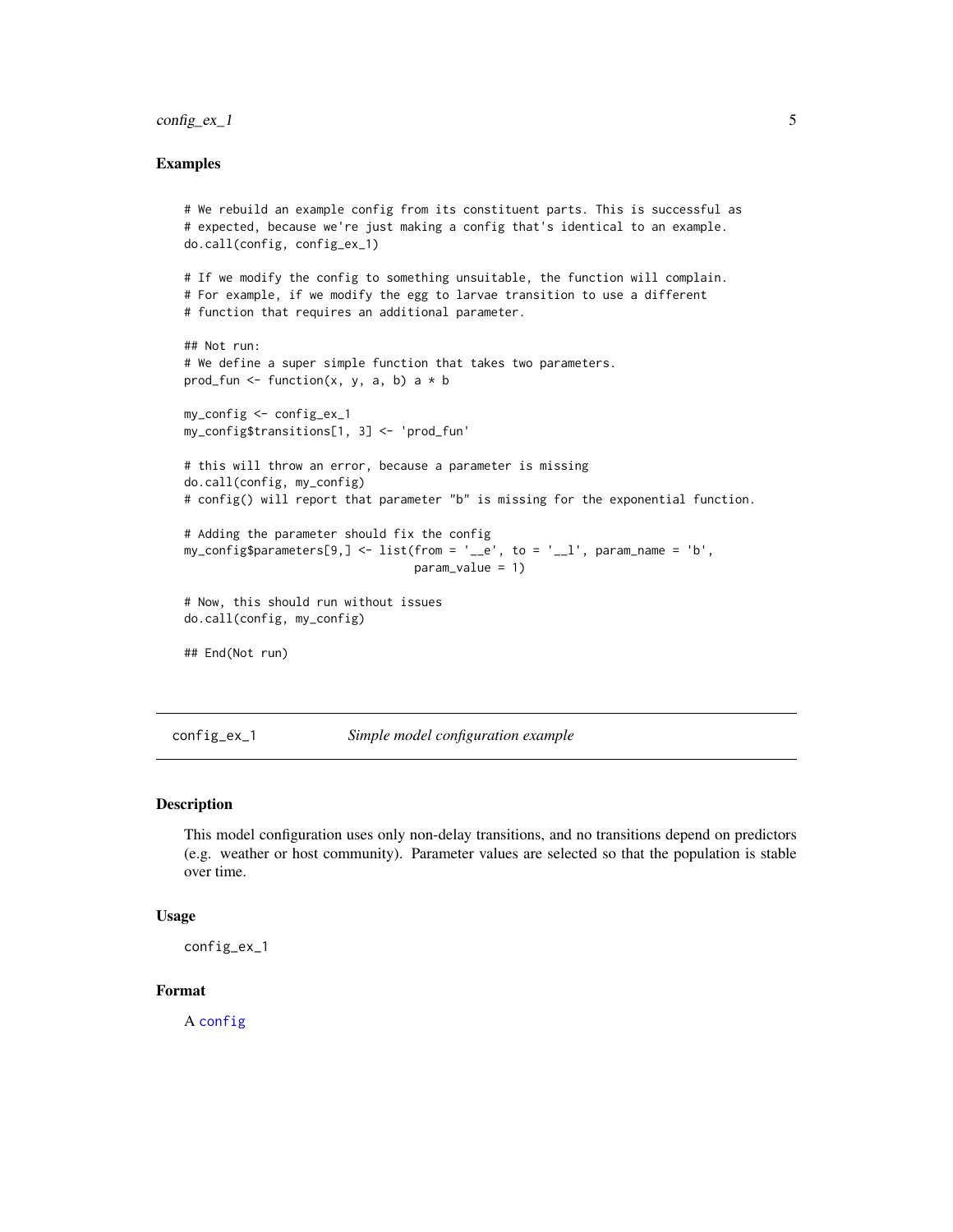<span id="page-5-0"></span>

This model configuration uses delay transitions for all transitions except the adult to eggs transition. As in config\_ex\_1, no transitions depend on predictors, and the population is stable over time.

# Usage

config\_ex\_2

# Format

A [config](#page-1-1)

<span id="page-5-1"></span>constant\_fun *Constant function*

# Description

Constant function

#### Usage

constant\_fun(x, y, a)

# Arguments

| X      | Predictor 1 in transitions table. Not used in this function |
|--------|-------------------------------------------------------------|
| $\vee$ | Predictor 2 in transitions table. Not used in this function |
| - a    | Parameter a in parameters table.                            |

#### Value

Numeric vector of length 1 equal to input parameter a

# Examples

constant\_fun(NULL, NULL, 1)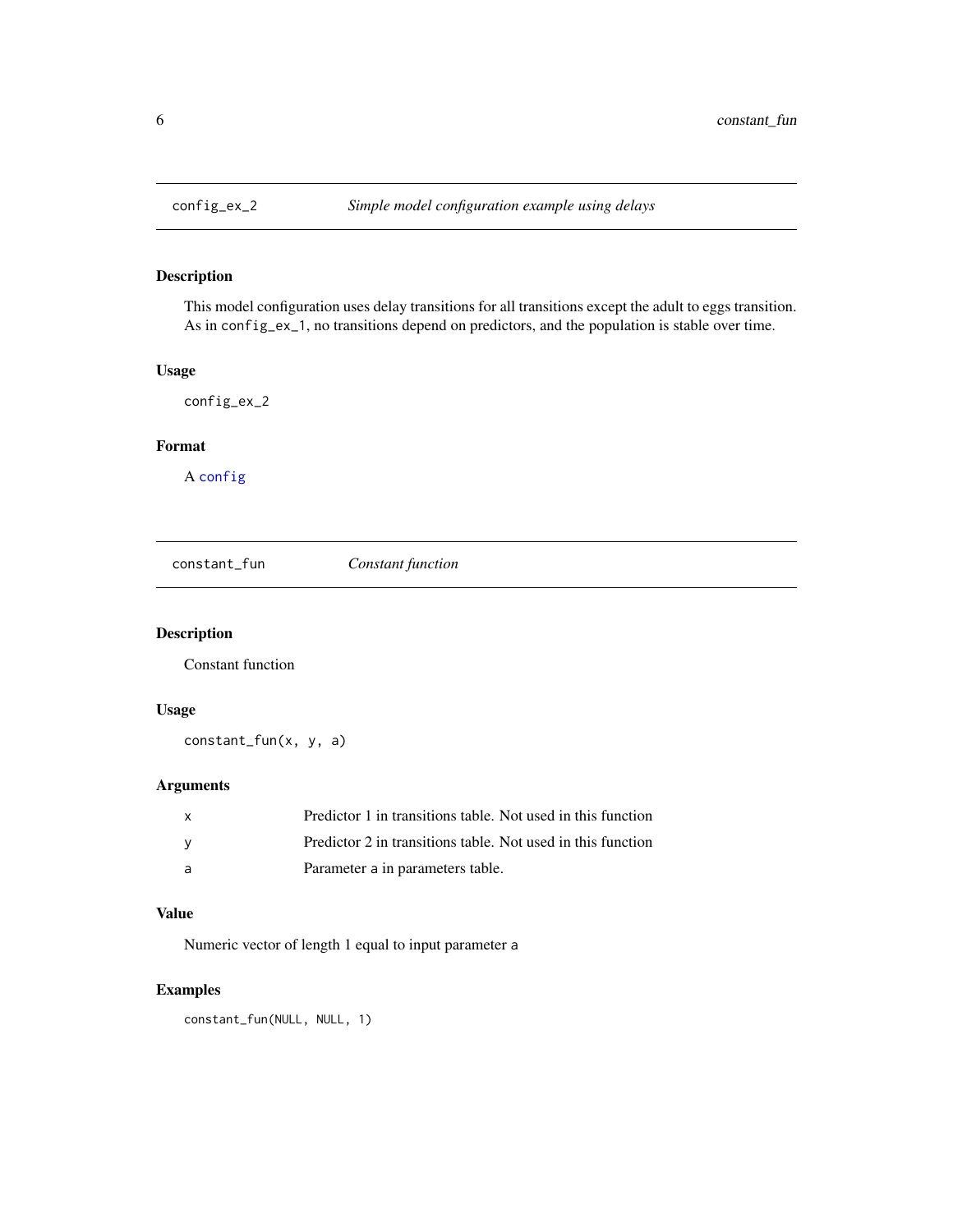<span id="page-6-0"></span>

Density dependent mortality

# Usage

density\_fun(x, y, a, b, c, pref)

# Arguments

| $\mathsf{x}$ | Predictor 1 in transitions table. Numeric vector indicating host density for each<br>of the host species. Length should be equal to the number of host species.                                 |
|--------------|-------------------------------------------------------------------------------------------------------------------------------------------------------------------------------------------------|
| y            | Predictor 2 in transitions table. Number of feeding ticks in life stages specified<br>by predictor 2.                                                                                           |
| a            | Parameter a in parameters table.                                                                                                                                                                |
| b            | Parameter b in parameters table.                                                                                                                                                                |
| $\mathsf{C}$ | Parameter c in parameters table.                                                                                                                                                                |
| pref         | Parameters named pref in parameters table. Numeric vector of length equal<br>to the number of host species. Values are the preference for ticks in a given<br>transition for each host species. |

#### Value

Numeric vector of length 1, indicating mortality rate

# Examples

density\_fun(c(10, 20), 100, .1, .3, .2, c(.5, .8))

<span id="page-6-1"></span>expo\_fun *Exponential function*

# Description

Exponential function

# Usage

expo\_fun(x, y, a, b)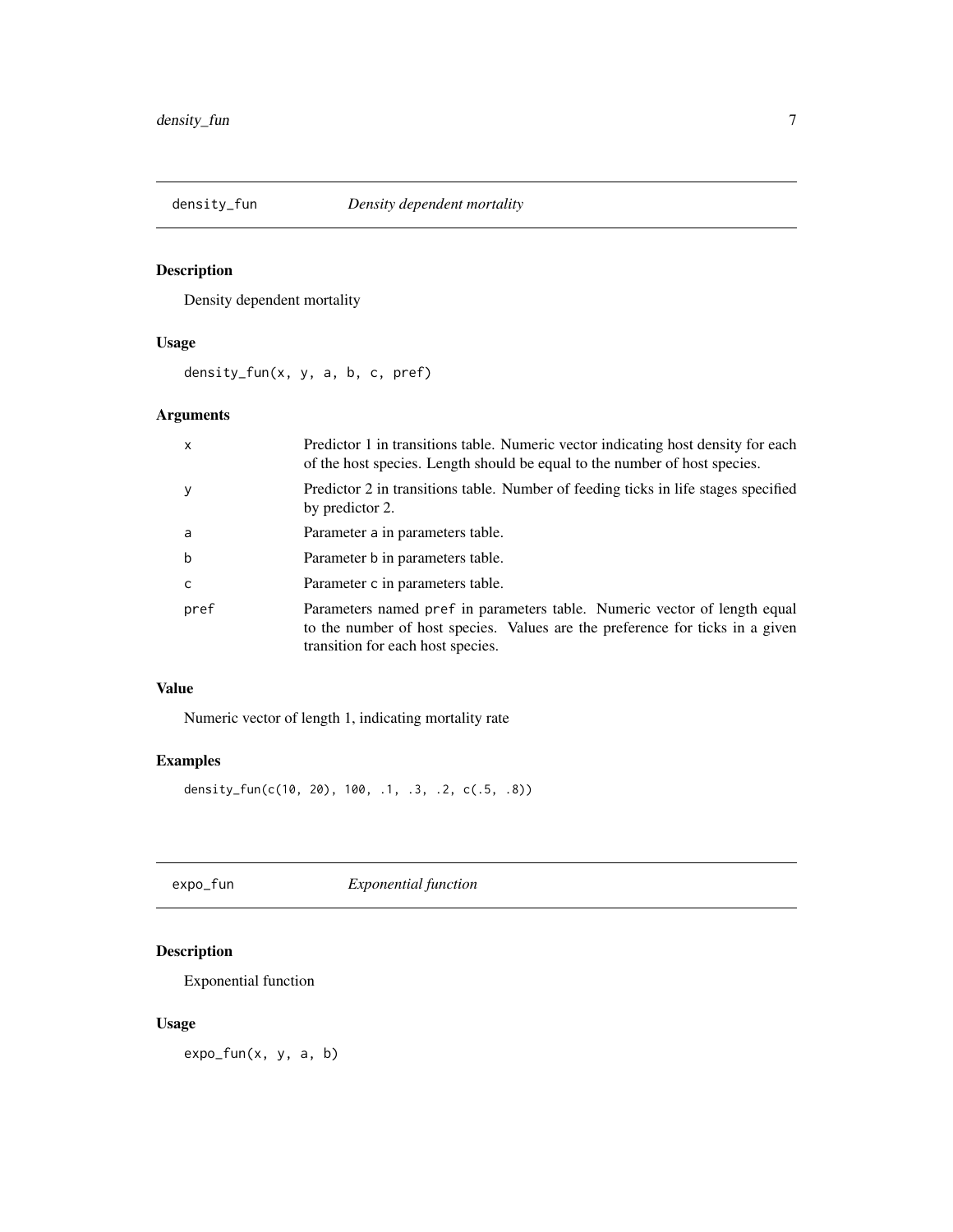# <span id="page-7-0"></span>Arguments

| X   | Predictor 1 in transitions table.                            |
|-----|--------------------------------------------------------------|
| - V | Predictor 2 in transitions table. Not used in this function. |
| a   | Parameter a in parameters table.                             |
|     | Parameter b in parameters table.                             |

# Value

Numeric vector of length 1

# Examples

expo\_fun(.5, NULL, .1, .3)

feed\_fun *Probability of actively questing and then finding a host*

# Description

Probability of actively questing and then finding a host

#### Usage

feed\_fun(x, y, a, pref, q, tmin, tmax)

# Arguments

| $\mathsf{x}$ | Predictor 1 in transitions table. Numeric vector indicating host density for each<br>of the host species. Length should be equal to the number of host species.                                 |
|--------------|-------------------------------------------------------------------------------------------------------------------------------------------------------------------------------------------------|
| y            | Predictor 2 in transitions table. Numeric vector of length 1 indicating tempera-<br>ture.                                                                                                       |
| a            | Parameter a in parameters table.                                                                                                                                                                |
| pref         | Parameters named pref in parameters table. Numeric vector of length equal<br>to the number of host species. Values are the preference for ticks in a given<br>transition for each host species. |
| q            | Parameter q in parameters table. Used in Briere function.                                                                                                                                       |
| tmin         | Parameter tmin in parameters table. Indicates minimum temperature at which<br>ticks actively quest.                                                                                             |
| tmax         | Parameter tmax in parameters table. Indicates maximum temperature at which<br>ticks actively quest.                                                                                             |

#### Details

Product of binomial and Briere functions (prob of finding a host) \* (prob of active questing)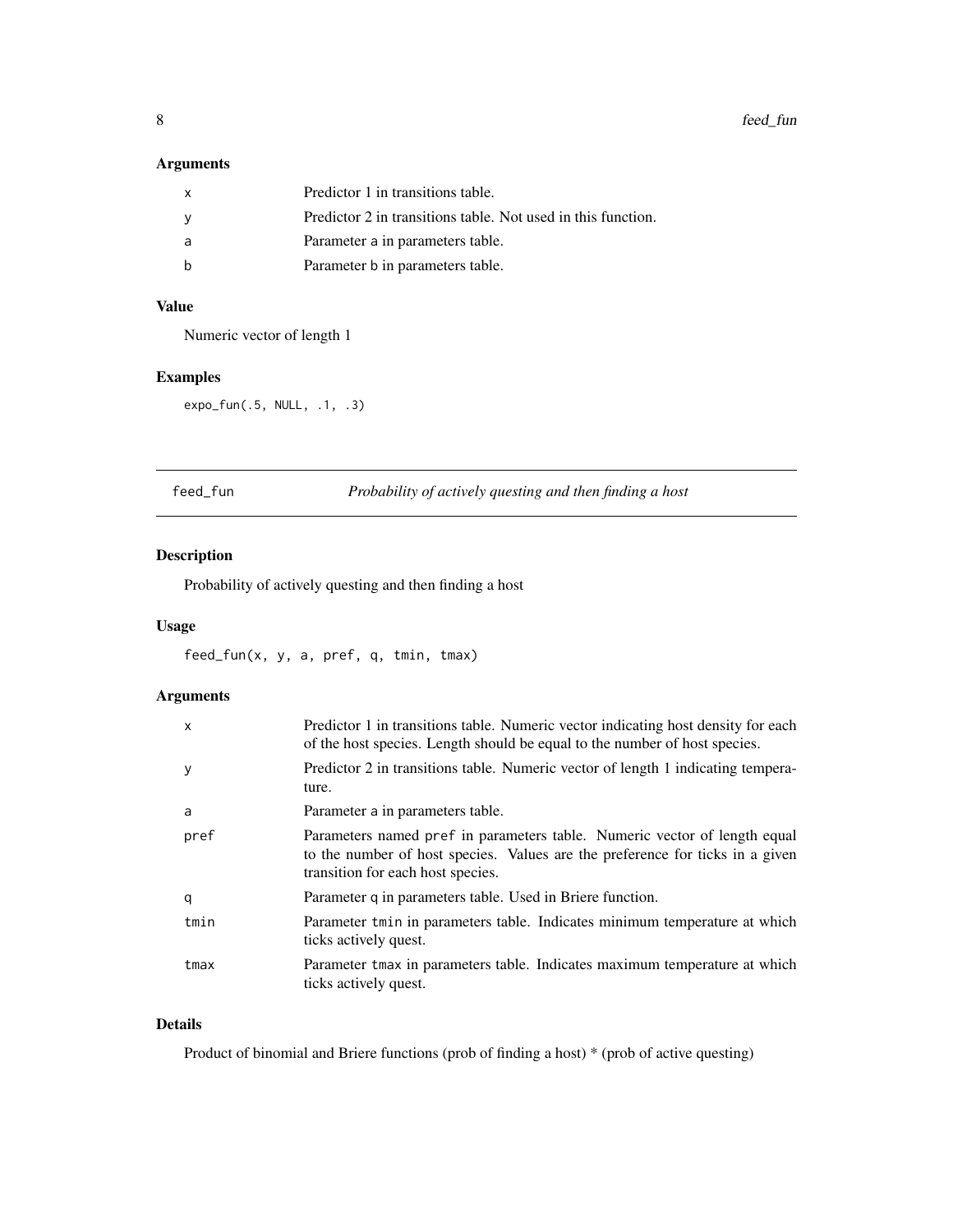# <span id="page-8-0"></span>find\_n\_feed 9

# Value

Numeric vector of length 1

# Examples

```
feed_fun(10, 30, .001, .1, .5, 20, 40)
```
find\_n\_feed *Probability of finding a host and successfully feeding on it*

# Description

Probability of finding a host and successfully feeding on it

# Usage

find\_n\_feed(x, y, a, pref, feed\_success)

# Arguments

| $\mathsf{x}$ | Predictor 1 in transitions table. Numeric vector indicating host density for each<br>of the host species. Length should be equal to the number of host species.                                                                |
|--------------|--------------------------------------------------------------------------------------------------------------------------------------------------------------------------------------------------------------------------------|
| y            | Predictor 2 in transitions table. Not used in this function.                                                                                                                                                                   |
| a            | Parameter a in parameters table.                                                                                                                                                                                               |
| pref         | Parameters named pref in parameters table. Numeric vector of length equal<br>to the number of host species. Values are the preference for ticks in a given<br>transition for each host species.                                |
| feed_success | Parameters named feed success in parameters table. Numeric vector of length<br>equal to the number of host species. Values are the feeding success rate for ticks<br>in a given transition while feeding on each host species. |

# Value

Numeric vector of length 1 indicating probability that ticks find any host and then successfully feed on that host.

# Examples

```
find_n_feed(10, NULL, .1, 1, .5)
find_n_feed(runif(2) * 10, NULL, .1, runif(2), runif(2))
```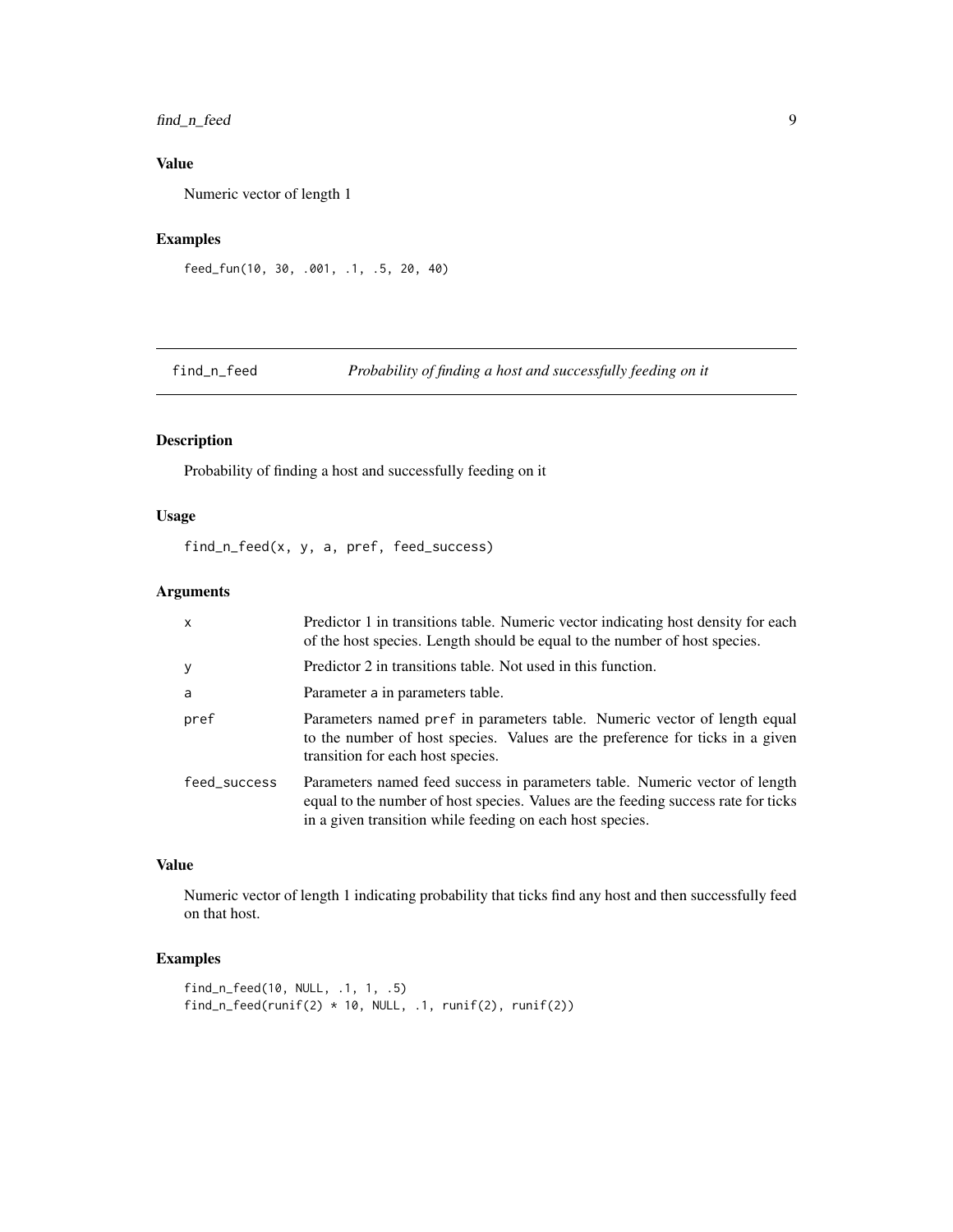<span id="page-9-0"></span>get\_pred\_from\_table *Get a predictor from input data*

# Description

Get a predictor from input data

# Usage

get\_pred\_from\_table(time, pred, table)

#### Arguments

| time  | Numeric vector of days to get data. Ignored if input is constant over time (as |
|-------|--------------------------------------------------------------------------------|
|       | indicated by NA value in 'j_day' column)                                       |
| pred  | string specifying the name of the predictor, e.g. "host den"                   |
| table | input predictors table                                                         |

graph\_lifecycle *Visualize transitions as a life cycle graph*

# Description

Visualize transitions as a life cycle graph

#### Usage

graph\_lifecycle(transitions)

#### Arguments

transitions Tick transitions tibble

# Details

This function could be used to visually confirm that a custom config has all the transitions intended

# Value

None, plots a life cycle graph

# Examples

graph\_lifecycle(config\_ex\_1\$transitions)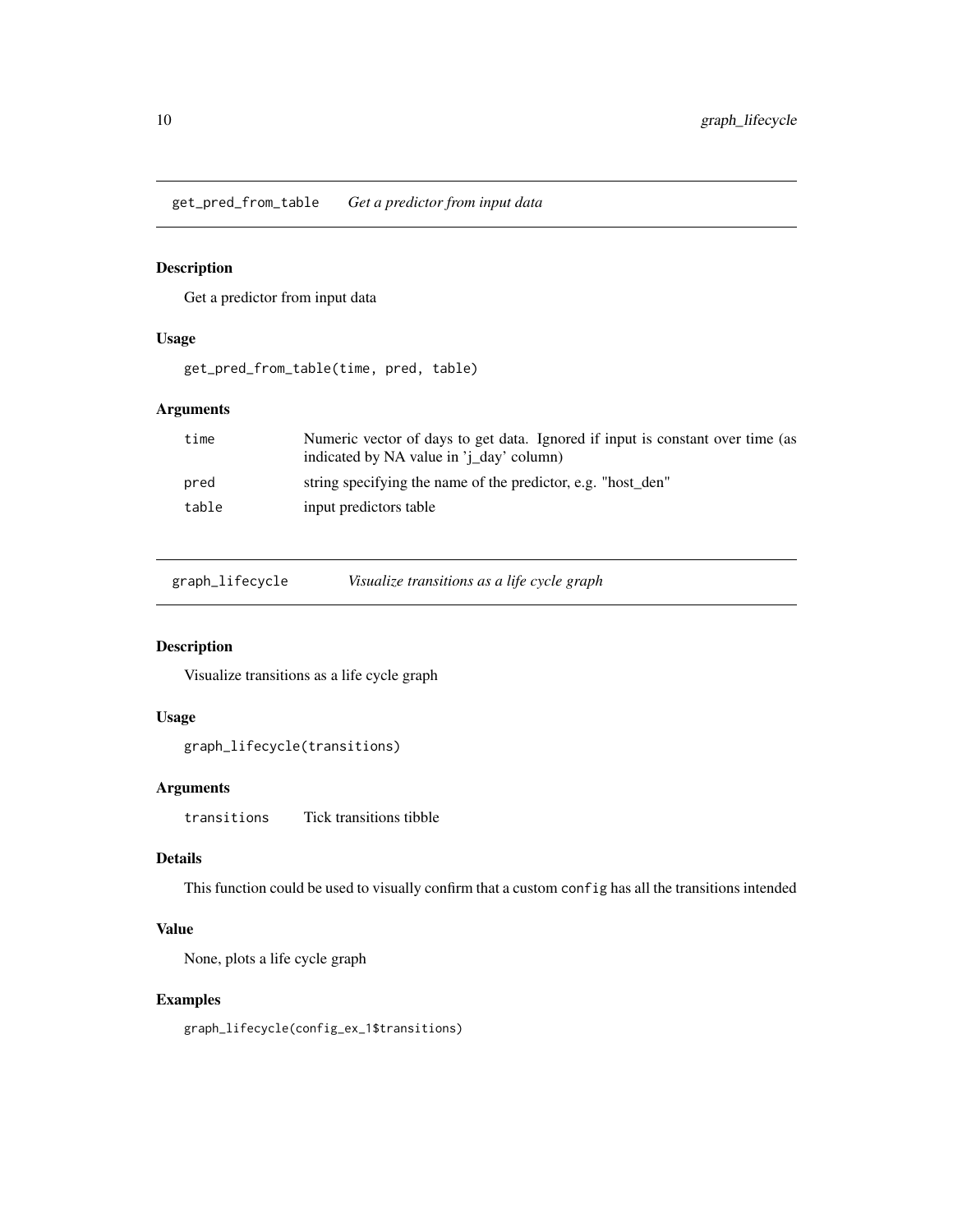<span id="page-10-0"></span>graph\_population\_each\_group

*Graph population size of each life stage over time*

#### Description

Graph population size of each life stage over time

#### Usage

graph\_population\_each\_group(output)

#### Arguments

output Model output; a tibble

# Value

ggplot object

#### Examples

out <- run(config\_ex\_1) graph\_population\_each\_group(out)

graph\_population\_overall\_trend *Graph overall trend in population*

#### Description

Graph overall trend in population

#### Usage

```
graph_population_overall_trend(output)
```
# Arguments

output Model output; a tibble

#### Details

See roughly whether population is increasing or decreasing. Calculates and plots the rate of change in number of adult ticks between consecutive days.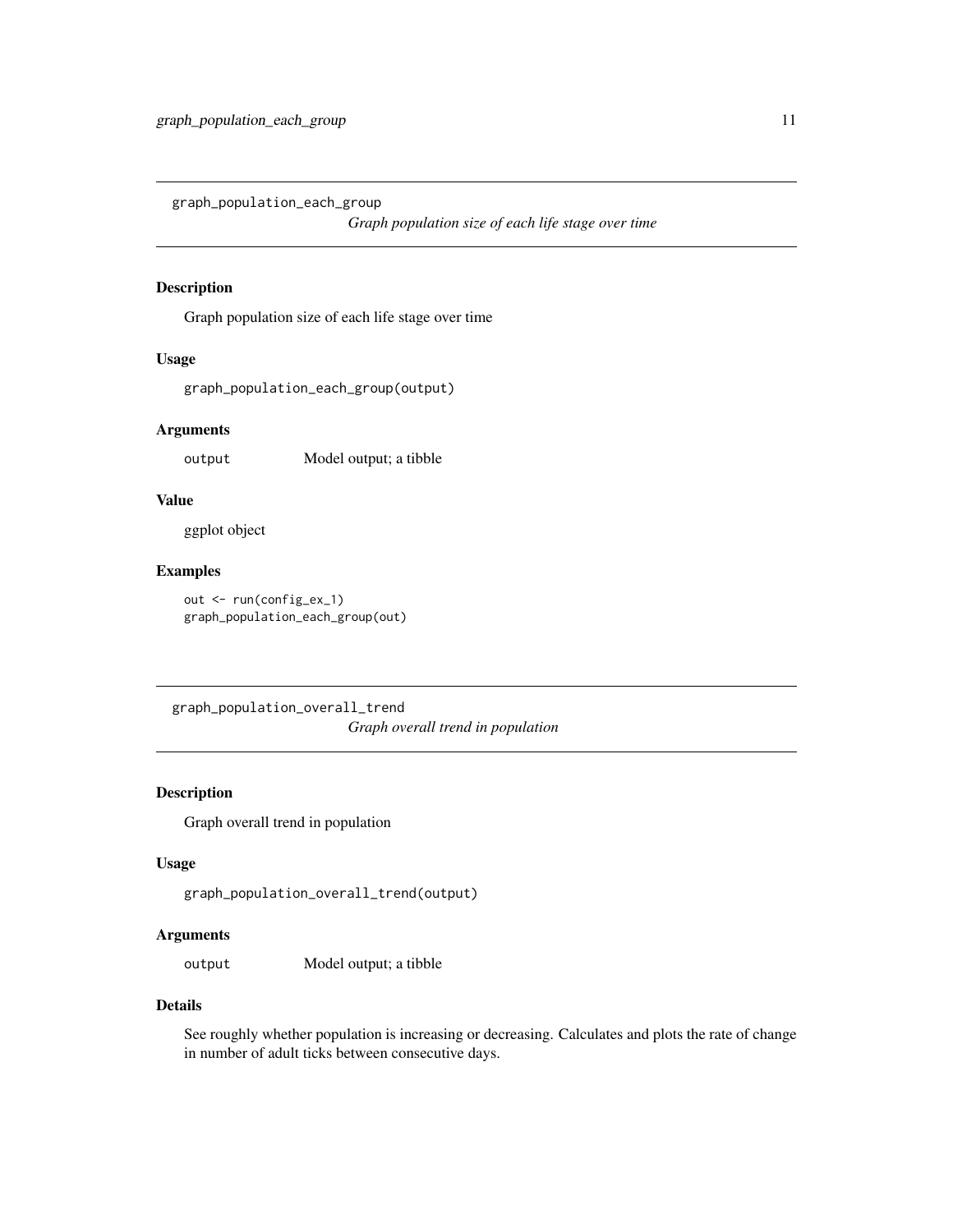# <span id="page-11-0"></span>Value

ggplot object

# Examples

```
# Make a new config that results in a population where some ticks remain
# in their life stage for multiple days.
my_config <- config_ex_1
my_config$parameters$param_value <- c(0.5, 0, 0.01, 0.95, 0.1, 0.8, 900, 0)
out <- run(my_config)
graph_population_overall_trend(out)
```
growth\_rate *Calculate multiplicative growth rate of population*

# Description

Calculate multiplicative growth rate of population

#### Usage

growth\_rate(out)

#### Arguments

out Model output data frame

#### Value

Numeric vector of length one representing growth rate

# Examples

out <- run(config\_ex\_1) growth\_rate(out)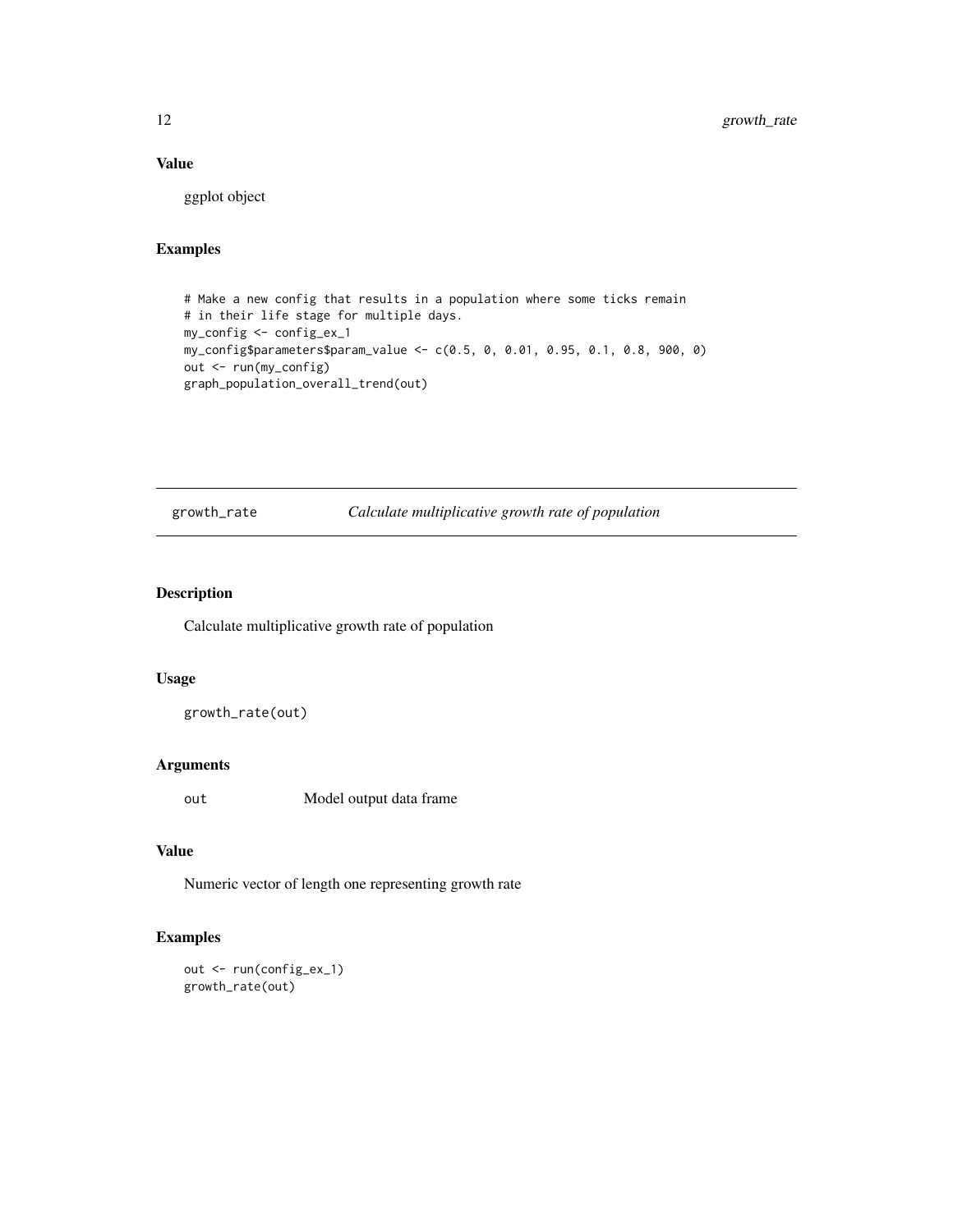<span id="page-12-0"></span>host\_example\_config *Configuration for showing how we can modify host community data*

# Description

Configuration for showing how we can modify host community data

#### Usage

```
host_example_config
```
# Format

A [config](#page-1-1)

infect\_example\_config *Configuration for showing infection dynamics*

# Description

Configuration for showing infection dynamics

#### Usage

infect\_example\_config

#### Format

A [config](#page-1-1)

<span id="page-12-1"></span>

| infect_fun | Probability that a feeding tick becomes engorged infected or unin- |
|------------|--------------------------------------------------------------------|
|            | fected                                                             |

# Description

Probability that a feeding tick becomes engorged infected or uninfected

#### Usage

```
infect_fun(x, y, from_infected, to_infected, host_rc, pref)
```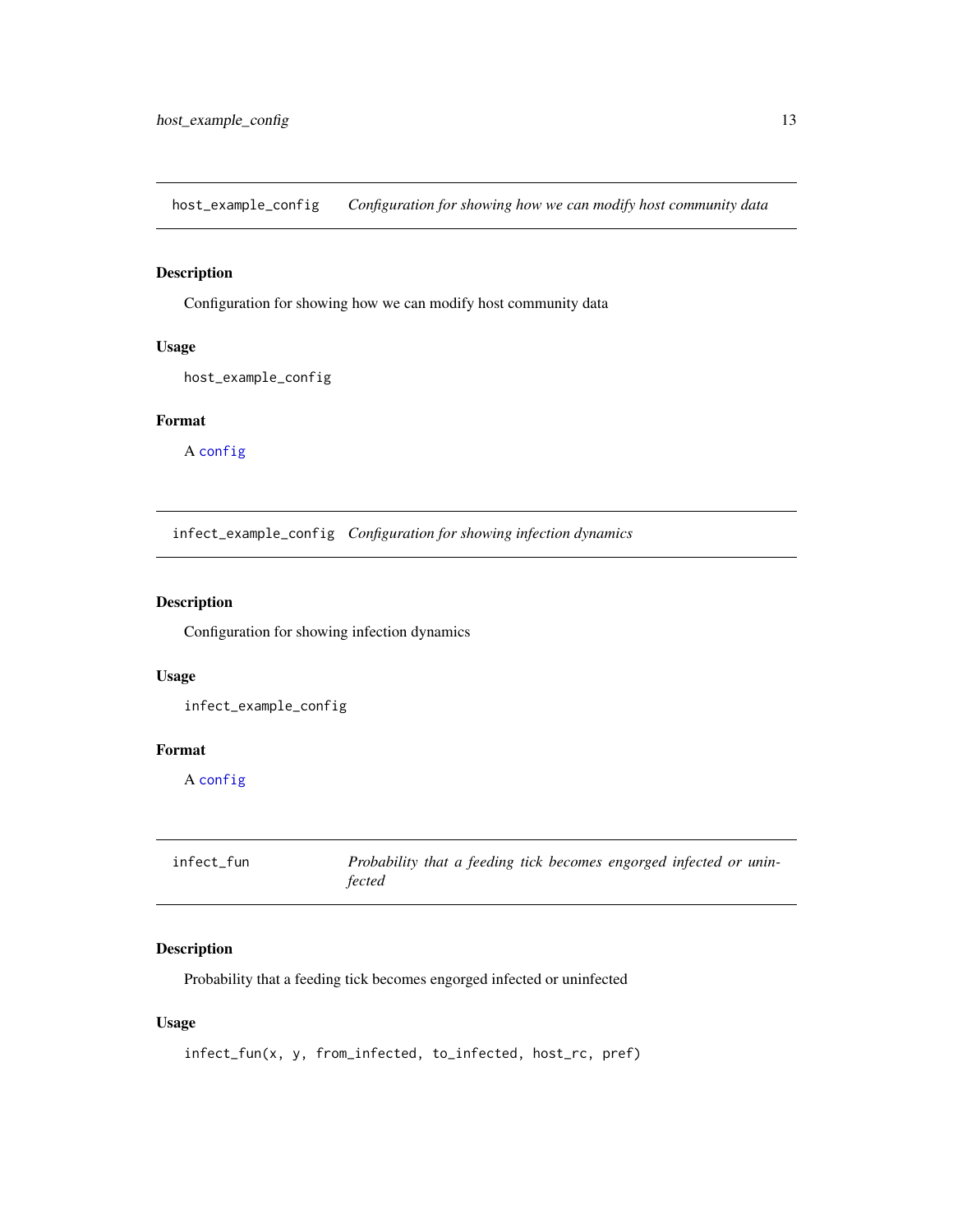#### <span id="page-13-0"></span>Arguments

| $\mathsf{x}$  | Predictor 1 in transitions table. Numeric vector indicating host density for each<br>of the host species. Length should be equal to the number of host species.                                 |
|---------------|-------------------------------------------------------------------------------------------------------------------------------------------------------------------------------------------------|
| y             | Predictor 2 in transitions table. Not used in this function.                                                                                                                                    |
| from_infected | Parameter from infected in parameters table. Value should be 1 if transition<br>is from an infected tick stage, 0 otherwise.                                                                    |
| to_infected   | Parameter to_infected in parameters table. Value should be 1 if transition is<br>to an infected tick stage, 0 otherwise.                                                                        |
| host_rc       | Parameters named host_rc in parameters table. Numeric vector of length equal<br>to the number of host species. Values are the host reservoir competence for each<br>host species.               |
| pref          | Parameters named pref in parameters table. Numeric vector of length equal<br>to the number of host species. Values are the preference for ticks in a given<br>transition for each host species. |

#### Details

Since density dependent mortality is subtracted later, in this function we assume that all feeding ticks feed successfully and become engorged.

#### Value

Numeric vector of length 1

#### Examples

infect\_fun(10, NULL, 0, 0, .3, 1) infect\_fun(10, NULL, 0, 1, .3, 1) infect\_fun(10, NULL, 1, 1, .3, 1)

ogden2005 *Configuration for Ixodes scapularis population dynamics model from Ogden et al. 2005*

# Description

This model configuration recreates the Ixodes scapularis (blacklegged tick) population dynamics model from Ogden et al. 2005. This is a relatively complete model of tick population dynamics, including the effects of both temperature and the host community on tick life-stage transitions. We include this configuration to show that our package can be used to recreate existing models.

#### Usage

ogden2005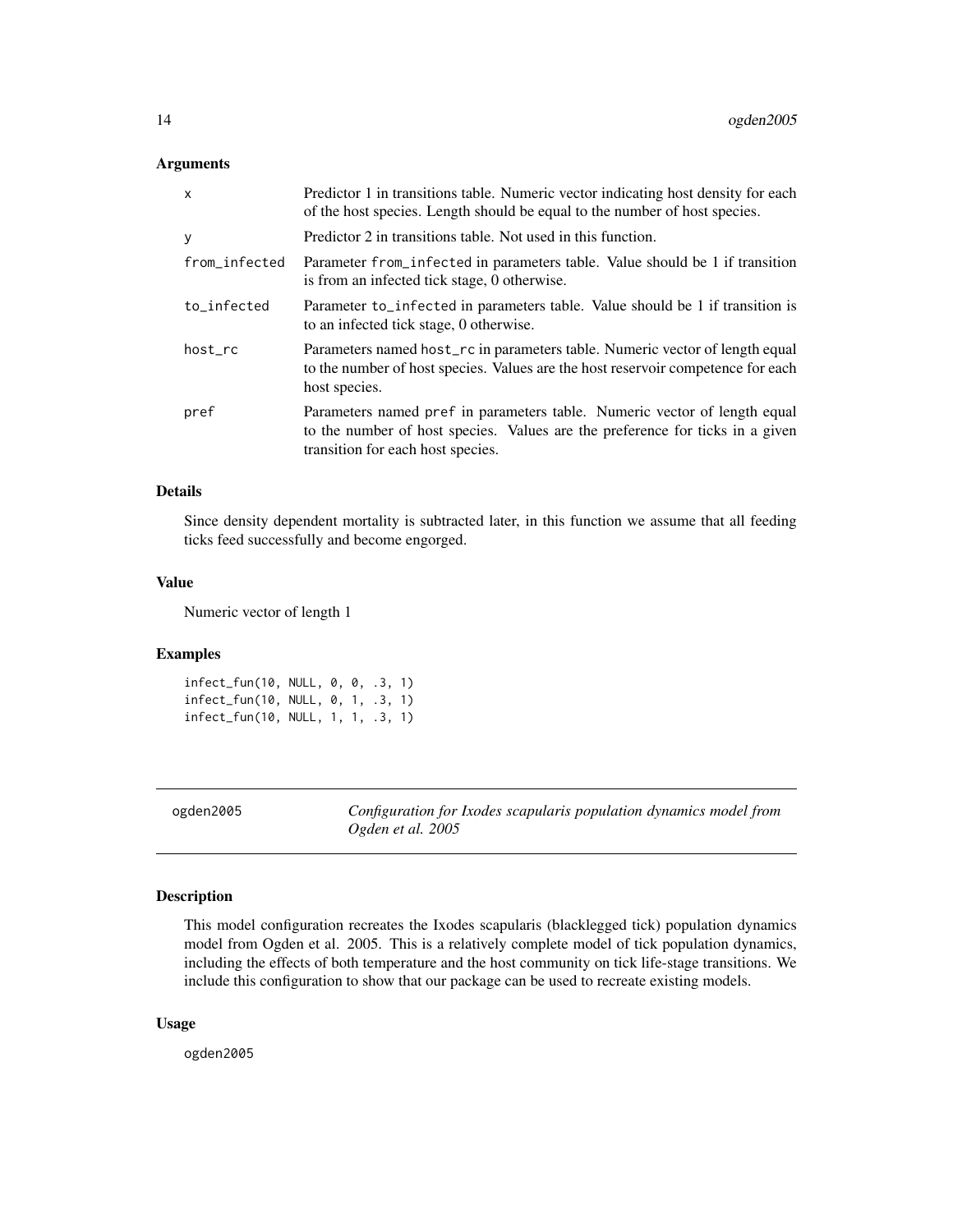# <span id="page-14-0"></span>ogden\_feed\_fun 15

#### Format

#### A [config](#page-1-1)

steps Number of time steps to run the model. Here each step corresponds to one day.

initial\_population Named vector of initial population size. Here the population starts with 10000 questing adults.

transitions A [tibble](#page-0-0) giving the transitions between tick life stages.

parameters A [tibble](#page-0-0) with the parameters to the life-stage transitions functions.

predictors A [tibble](#page-0-0) with the average temperature for each day, and density of hosts over the model run. Here the host community is stable with 20 deer and 200 rodents.

max\_delay The number of time units used for the delay functions.

#### See Also

Ogden et al. (2005) doi: [10.1016/j.ijpara.2004.12.013](https://doi.org/10.1016/j.ijpara.2004.12.013)

#### Examples

```
data(ogden2005)
## Not run:
output <- run(ogden2005)
graph_population_each_group(output)
```
## End(Not run)

ogden\_feed\_fun *Probability of actively questing times constant host finding probability*

#### Description

Probability of actively questing times constant host finding probability

#### Usage

```
ogden_feed_fun(x, y, a, q, tmin, tmax)
```
# Arguments

| $\mathsf{x}$ | Predictor 1 in transitions table. Numeric vector of length 1 indicating tempera-<br>ture.           |
|--------------|-----------------------------------------------------------------------------------------------------|
| У            | Predictor 2 in transitions table. Not used in this function.                                        |
| a            | Parameter a in parameters table.                                                                    |
| q            | Parameter q in parameters table. Used in Briere function.                                           |
| tmin         | Parameter tmin in parameters table. Indicates minimum temperature at which<br>ticks actively quest. |
| tmax         | Parameter tmax in parameters table. Indicates maximum temperature at which<br>ticks actively quest. |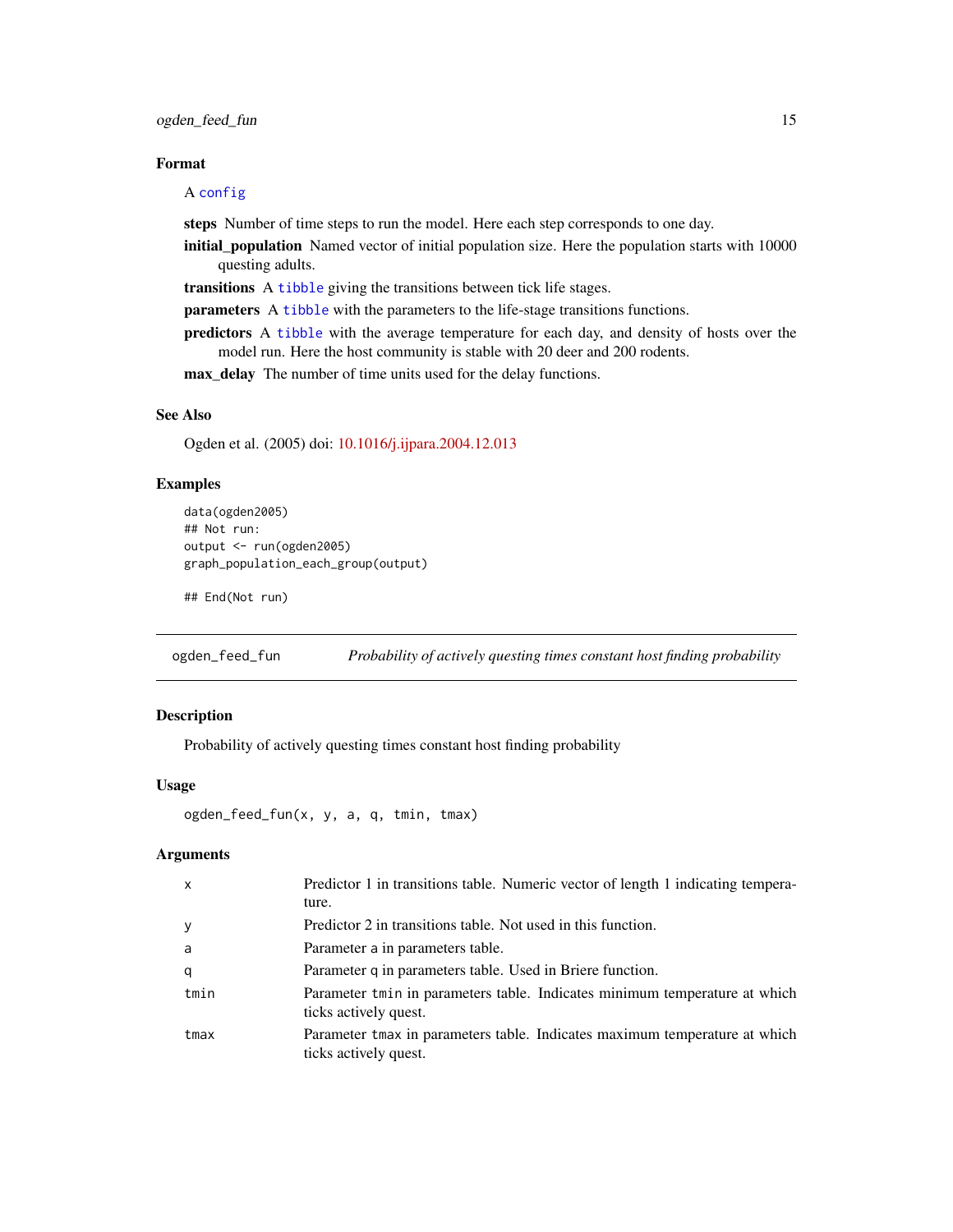# <span id="page-15-0"></span>16 read\_config

# Details

(const prob of finding a host) \* (prob of active questing)

# Value

```
Numeric vector of length 1
```
# See Also

Based on Ogden et al. (2005) doi: [10.1016/j.ijpara.2004.12.013](https://doi.org/10.1016/j.ijpara.2004.12.013)

# Examples

```
ogden_feed_fun(30, NULL, .03, .01, 10, 35)
```
read\_config *create a config object from a YAML file*

# Description

create a config object from a YAML file

# Usage

read\_config(file)

#### Arguments

file YAML file to read

#### Value

A config object

# Examples

```
## Not run:
read_config('cfg.yml')
```
## End(Not run)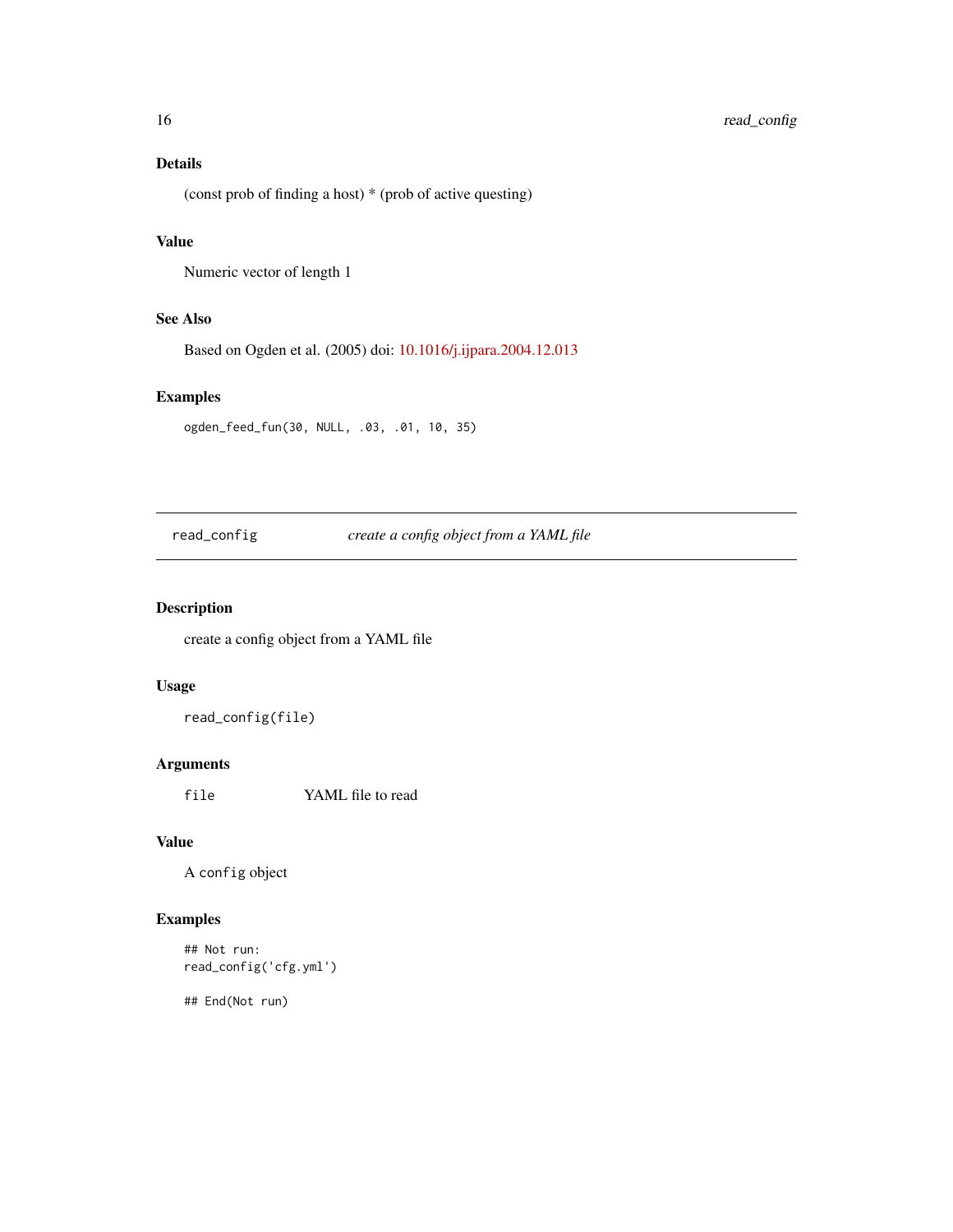<span id="page-16-0"></span>

Run the model

# Usage

run(cfg)

# Arguments

cfg An IxPopDyMod::config object

# Value

Data frame of population of ticks of each life stage each day

# Examples

run(config\_ex\_1)

run\_all\_configs *Run the model for each config*

# Description

Simple convenience wrapper for calling run on each config in a list

# Usage

```
run_all_configs(configs, parallel = FALSE)
```
# Arguments

| configs  | List of config objects                                     |
|----------|------------------------------------------------------------|
| parallel | Logical; if TRUE, run on all cores using parallel package. |

#### Value

A list of data frame model outputs like those returned by run()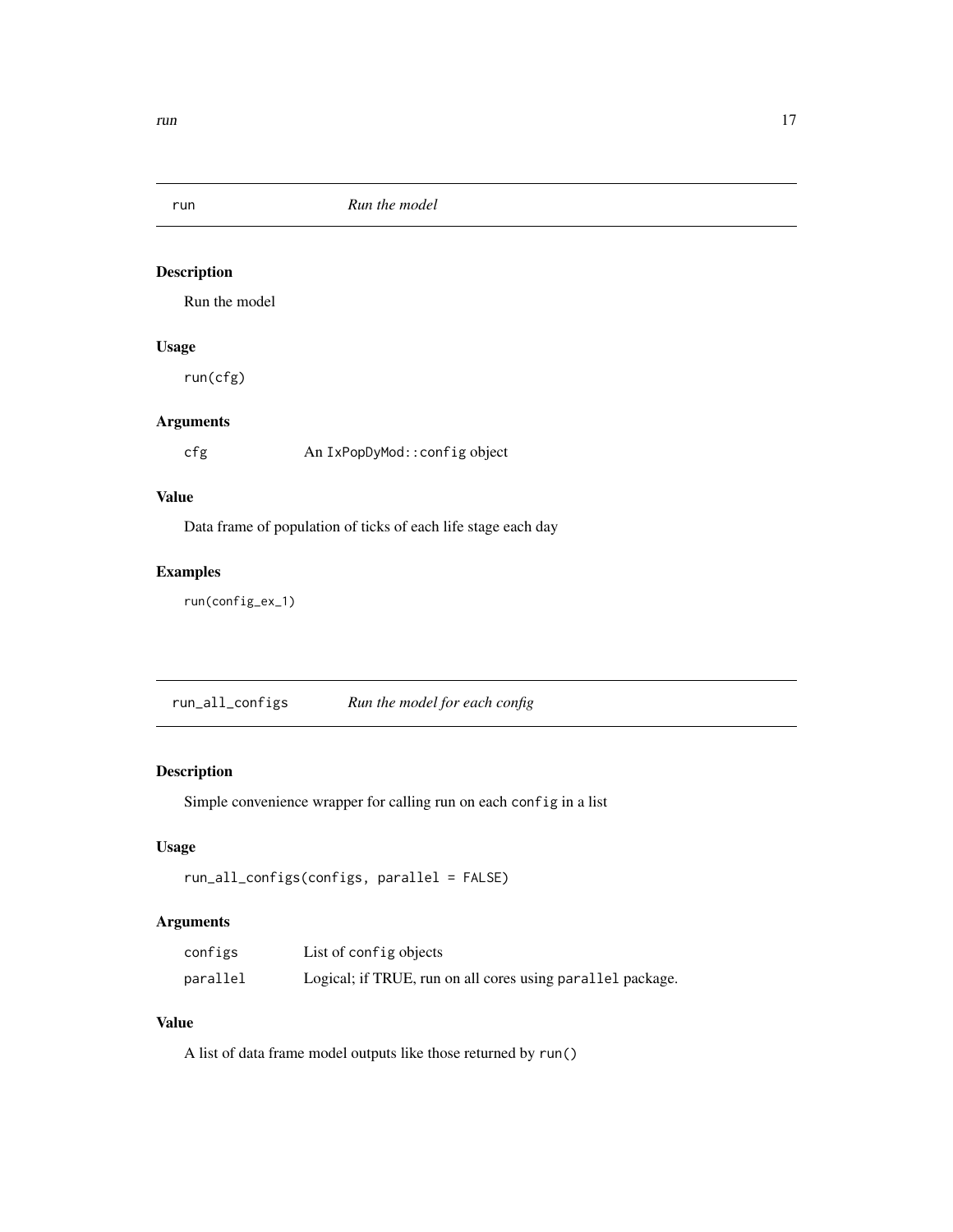# Examples

```
# run two example configs and save results
## Not run:
outputs <- run_all_configs(list(config_ex_1, config_ex_2))
## End(Not run)
```
snow\_cover\_fun *Mortality as a function of whether there is a snow on the ground*

#### Description

Mortality as a function of whether there is a snow on the ground

#### Usage

snow\_cover\_fun(x, y, no\_snow\_mort, snow\_mort)

# Arguments

| x            | amount of snow on ground             |
|--------------|--------------------------------------|
| <b>V</b>     | not used in this transition function |
| no_snow_mort | mortality with no snow on the ground |
| snow_mort    | mortality with snow on the ground    |

temp\_example\_config *Configuration for showing how we can modify climate data*

#### Description

Configuration for showing how we can modify climate data

# Usage

temp\_example\_config

#### Format

A [config](#page-1-1)

<span id="page-17-0"></span>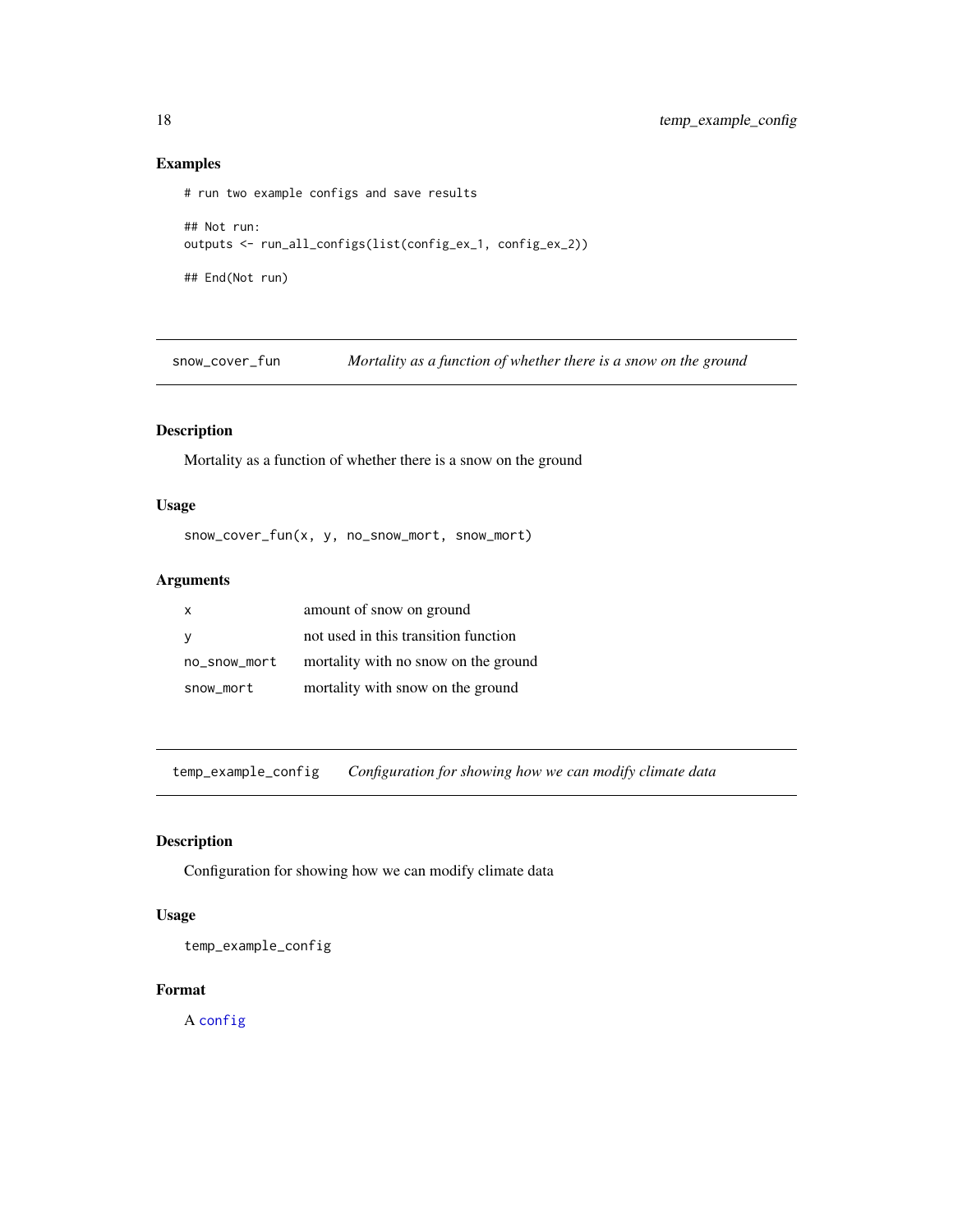<span id="page-18-0"></span>vary\_many\_params *Generate copies of a* config *with all combinations of modified parameters*

#### Description

Generate copies of a config with all combinations of modified parameters

# Usage

vary\_many\_params(cfg, param\_rows, values\_list)

#### Arguments

| cfg         | Base config to make modified copies of                                                                                                                                     |
|-------------|----------------------------------------------------------------------------------------------------------------------------------------------------------------------------|
| param_rows  | Numeric vector indicating the rows in the parameters table where parameter<br>values should be modified. Length must equal length of values list                           |
| values_list | List of numeric vectors. The values of a vector values list [[i]] are the<br>parameter values to use for the parameter identified by $\text{param\_rows}[\lceil i \rceil]$ |

# Value

A list of configs

#### Examples

```
# create new configs with different values for the parameter determining
# mortality of eggs (which is found in row 2) and that determining
# mortality of larvae (which is found in row 4)
cfgs <- vary_many_params(config_ex_1,
                       param_rows = c(2, 4),values_list = list(c(0, 0.1), c(.99, .98)))
```
# inspect parameter rows 2 and 4 in each of the new configs to verify that we # have the new values lapply(cfgs, function(cfg) cfg\$parameters[c(2, 4), 'param\_value'])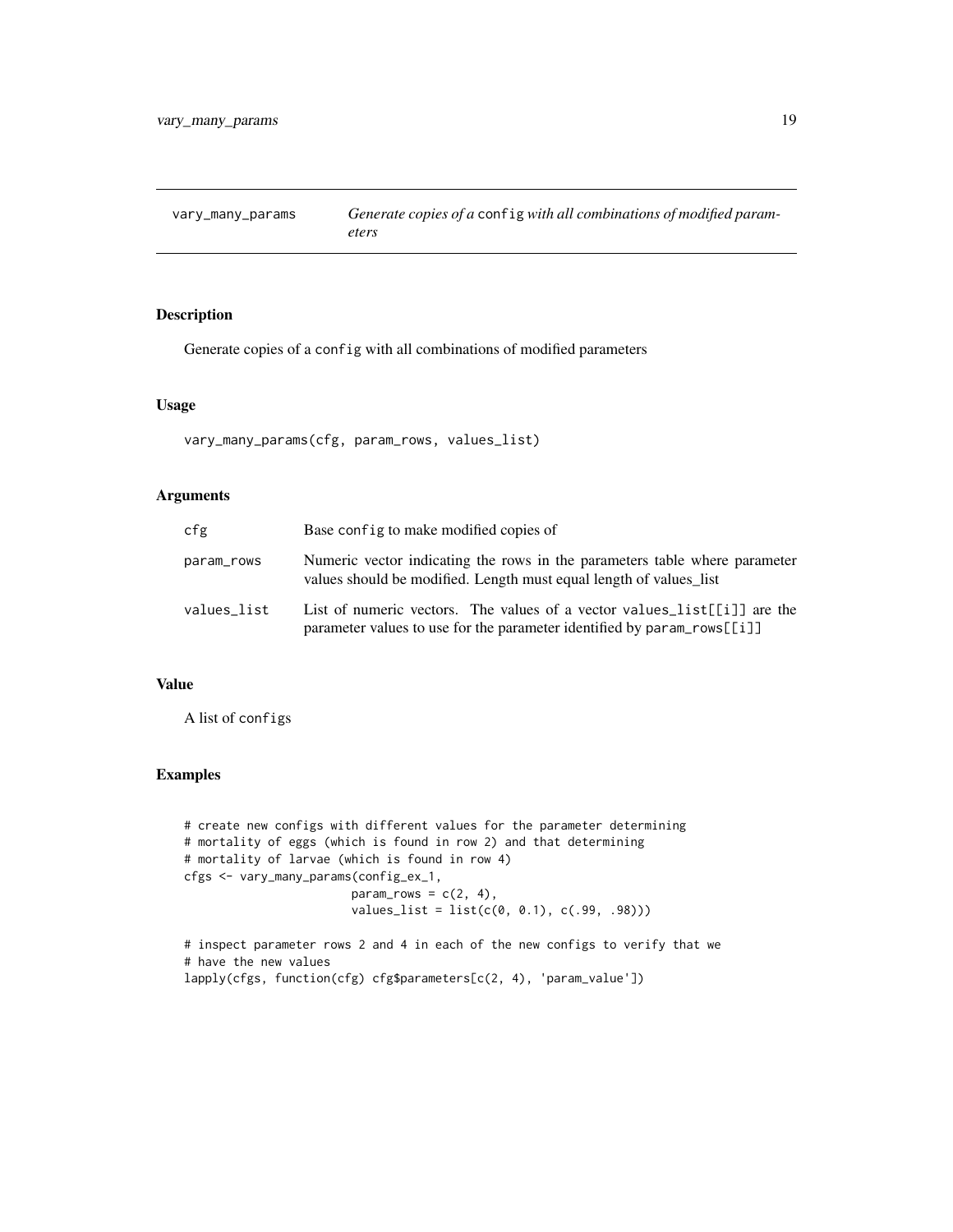Create copies of a config with a modified parameter. These new configs can be used to see how that parameter affects the model

#### Usage

```
vary_param(
  cfg,
 param_row = NA,
  to = NA,from = NA,
  param_name = NA,
 host_spp = NA,
  values
)
```
#### Arguments

| cfg        | Base config to make modified copies of                                                                                                                                               |
|------------|--------------------------------------------------------------------------------------------------------------------------------------------------------------------------------------|
| param_row  | Row number of parameter to vary, if this is specified arguments from, to, param_name,<br>and host_spp are unneeded                                                                   |
| to         | The to life stage of the parameter to change.                                                                                                                                        |
| from       | The from life stage from of the parameter to change. If this is given, to and<br>param_name are also needed.                                                                         |
| param_name | The name of the parameter to change                                                                                                                                                  |
| host_spp   | The host_spp identifying the parameter to change. Needed only if there are<br>multiple rows in the parameter table with the same from, to and param_name,<br>but different host_spp. |
| values     | Numeric vector of values to use for parameter                                                                                                                                        |

#### Value

A list of configs

# Examples

```
# create new configs with different values for the parameter determining
# mortality of eggs (which is found in row 2)
cfgs \le vary_param(config_ex_1, param_row = 2, values = c(0, 0.1, 0.2))
```
# inspect parameter row 2 in each of the new configs to verify that we have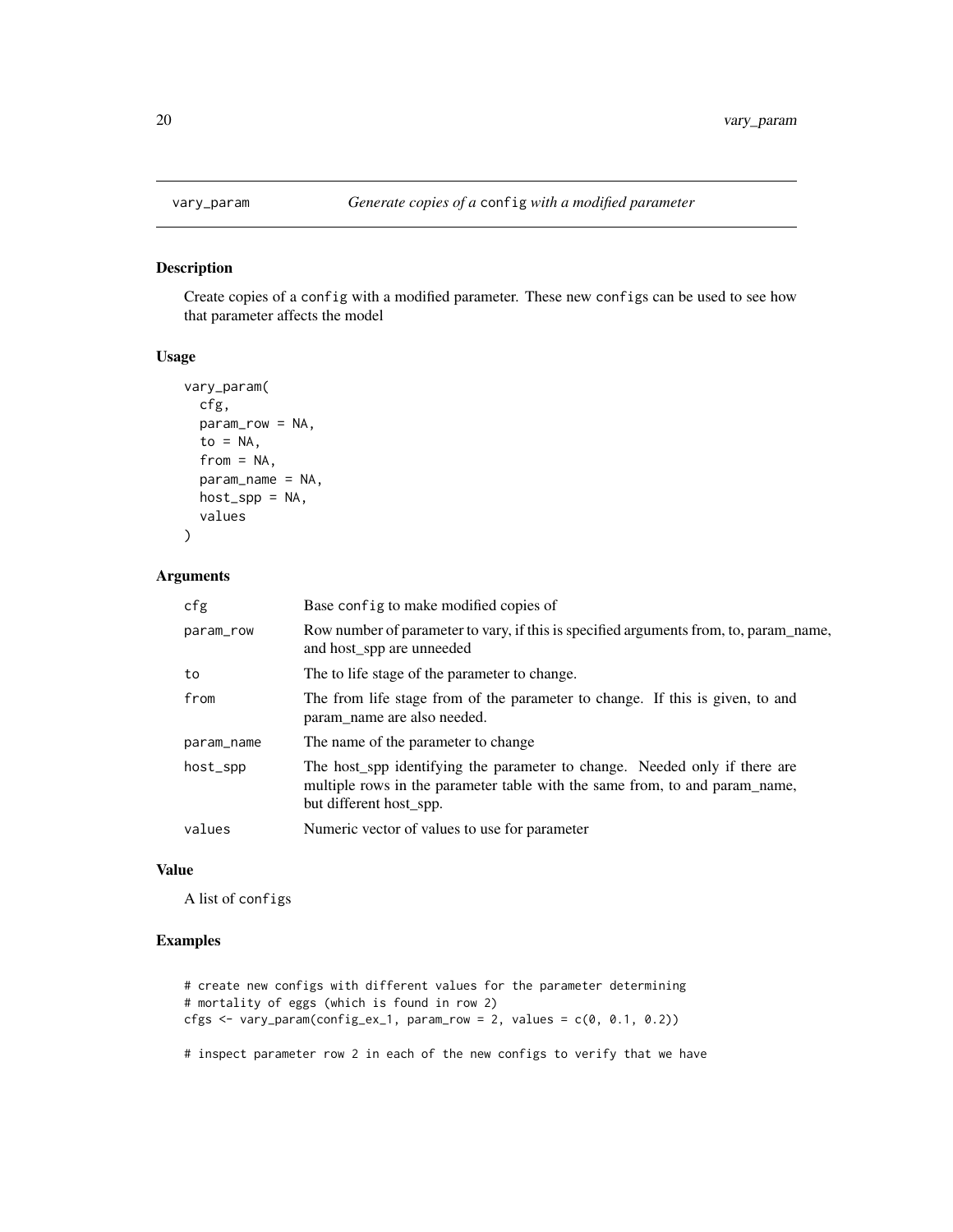<span id="page-20-0"></span>winter\_tick 21

```
# the new values
lapply(cfgs, function(cfg) cfg$parameters[[2, 'param_value']])
```
winter\_tick *Configuration for winter tick population dynamics model*

# Description

This is a model configuration based on a literature search on the factors affect the winter tick life cycle. Many of the transitions and parameters in this configuration are drawn from Drew and Samuel (1986). We include this configuration to show that our package is flexible for modeling multiple tick species with different life histories.

#### Usage

winter\_tick

# Format

An object of class config of length 6.

#### See Also

Drew and Samuel (1986) doi: [10.1139/z86105](https://doi.org/10.1139/z86-105) Drew and Samuel (1985) doi: [10.7589/0090355821.3.274](https://doi.org/10.7589/0090-3558-21.3.274) Addison and McLaughlin (1988) doi: [10.2307/3282188](https://doi.org/10.2307/3282188) Ogden et al. (2005) doi: [10.1016/j.ijpara.2004.12.013](https://doi.org/10.1016/j.ijpara.2004.12.013)

#### Examples

```
data(winter_tick)
## Not run:
output <- run(winter_tick)
graph_population_each_group(winter_tick)
```
## End(Not run)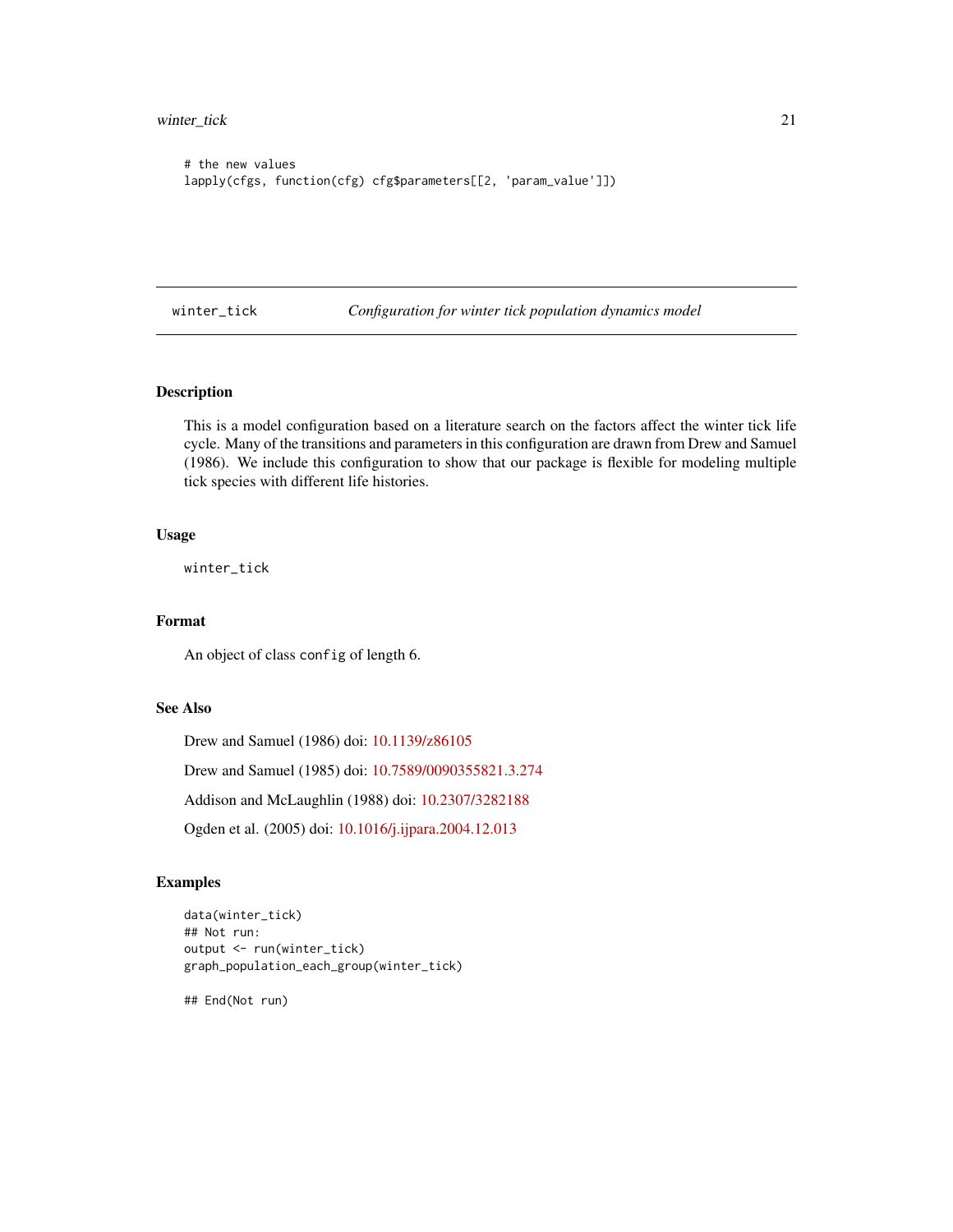Write a config object as a YAML file, and write all dataframe components (transitions, parameters, predictors) as csv files. All paths must be explicitly specified as arguments. This function will not allow overwriting files.

#### Usage

```
write_config(
  cfg,
  config_path,
  transitions_path,
  parameters_path,
  predictors_path
\mathcal{L}
```
#### Arguments

cfg A config object config\_path Path to the output YAML config file transitions\_path Path to output transitions csv parameters\_path Path to output parameters csv predictors\_path Path to output predictors csv

#### Value

None, writes config components to disk

# Examples

```
## Not run:
write_config(config_ex_1, 'cfg.yml', 'trans.csv', 'params.csv',
             'predictors.csv')
## End(Not run)
```